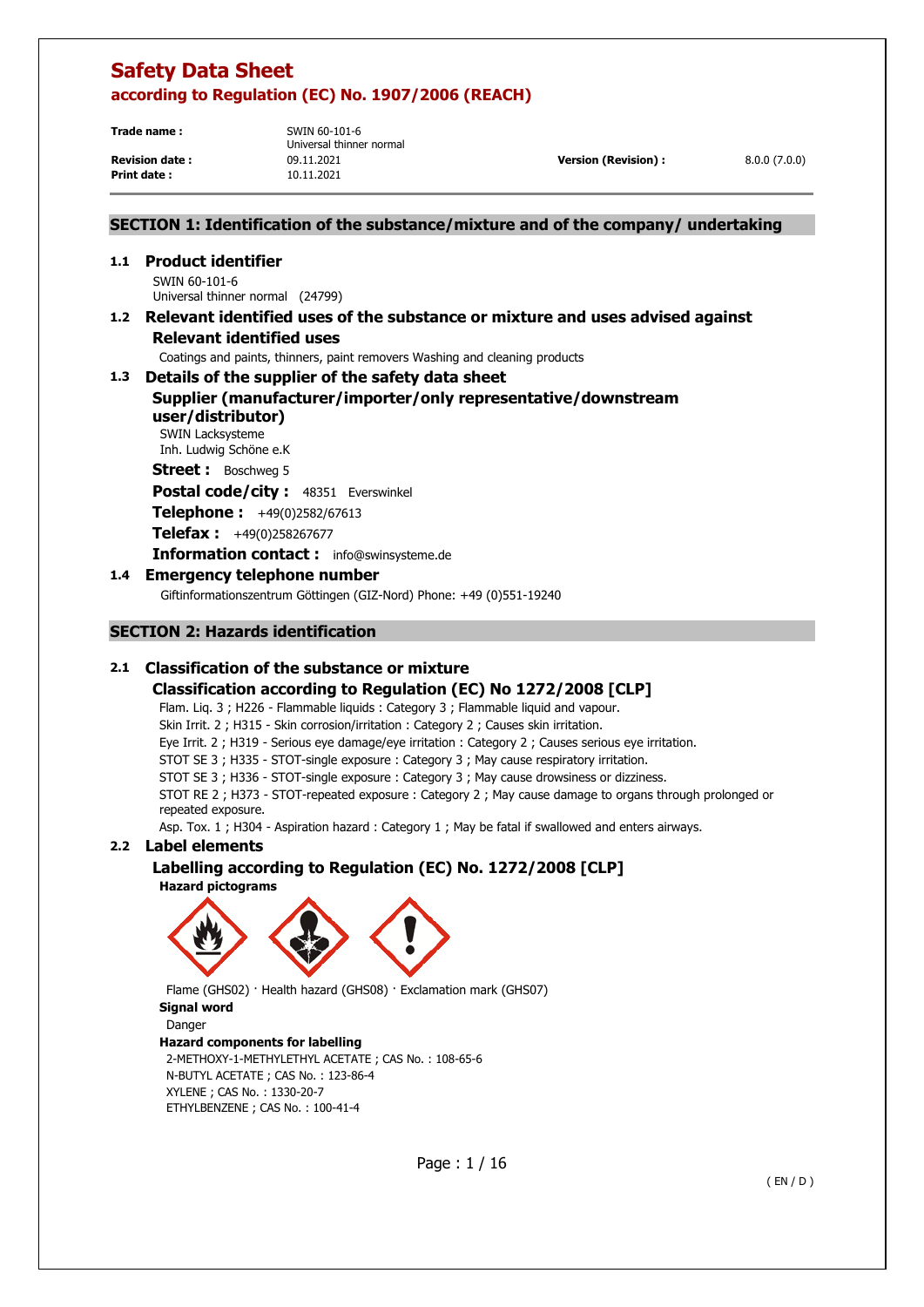| Trade name:           | SWIN 60-101-6<br>Universal thinner normal |                      |              |
|-----------------------|-------------------------------------------|----------------------|--------------|
| <b>Revision date:</b> | 09.11.2021                                | Version (Revision) : | 8.0.0(7.0.0) |
| Print date :          | 10.11.2021                                |                      |              |

| <b>Hazard statements</b>        |                                                                                                   |
|---------------------------------|---------------------------------------------------------------------------------------------------|
| H <sub>226</sub>                | Flammable liquid and vapour.                                                                      |
| H304                            | May be fatal if swallowed and enters airways.                                                     |
| H373                            | May cause damage to organs through prolonged or repeated exposure.                                |
| H315                            | Causes skin irritation.                                                                           |
| H319                            | Causes serious eye irritation.                                                                    |
| H335                            | May cause respiratory irritation.                                                                 |
| H336                            | May cause drowsiness or dizziness.                                                                |
| <b>Precautionary statements</b> |                                                                                                   |
| P210                            | Keep away from heat, hot surfaces, sparks, open flames and other ignition sources. No<br>smoking. |
| P <sub>260</sub>                | Do not breathe vapours/spray.                                                                     |
| P310                            | Immediately call a POISON CENTER/doctor.                                                          |
| P331                            | Do NOT induce vomiting.                                                                           |
| P403+P233                       | Store in a well-ventilated place. Keep container tightly closed.                                  |
| P501                            | Dispose of contents/container to disposal.                                                        |

### **2.3 Other hazards**

The substances in the mixture do not meet the PBT/vPvB criteria according to REACH, annex XIII.

### **SECTION 3: Composition/information on ingredients**

### **3.2 Mixtures**

#### **Hazardous ingredients**

|                                                                 | 2-METHOXY-1-METHYLETHYL ACETATE; REACH No.: 01-2119475791-29; EC No.: 203-603-9; CAS No.: 108-65-6                                                   |
|-----------------------------------------------------------------|------------------------------------------------------------------------------------------------------------------------------------------------------|
| Weight fraction:                                                | $\geq$ 25 - < 50 %                                                                                                                                   |
| Classification 1272/2008 [CLP] :                                | Flam. Lig. 3 ; H226 STOT SE 3 ; H336                                                                                                                 |
|                                                                 | Substance with a Community workplace exposure limit                                                                                                  |
|                                                                 | N-BUTYL ACETATE; REACH No.: 01-2119485493-29; EC No.: 204-658-1; CAS No.: 123-86-4                                                                   |
| Weight fraction:                                                | $\geq$ 25 - < 50 %                                                                                                                                   |
|                                                                 | Classification 1272/2008 [CLP] : Flam. Lig. 3 ; H226 STOT SE 3 ; H336                                                                                |
|                                                                 | XYLENE; REACH No.: 01-2119488216-32; EC No.: 215-535-7; CAS No.: 1330-20-7                                                                           |
| Weight fraction:                                                | $\geq$ 20 - < 25 %                                                                                                                                   |
| Classification 1272/2008 [CLP] :                                | Flam. Lig. 3; H226 Asp. Tox. 1; H304 STOT RE 2; H373 Acute Tox. 4; H312<br>Acute Tox. 4; H332 Skin Irrit. 2; H315 Eye Irrit. 2; H319 STOT SE 3; H335 |
| ETHYLBENZENE; EC No.: 202-849-4; CAS No.: 100-41-4              |                                                                                                                                                      |
| Weight fraction:                                                | $\geq$ 5 - < 10 %                                                                                                                                    |
| Classification 1272/2008 [CLP]:                                 | Flam. Lig. 2; H225 Asp. Tox. 1; H304 STOT RE 2; H373 Acute Tox. 4; H332                                                                              |
| 2-METHOXYPROPYL ACETATE; EC No.: 274-724-2; CAS No.: 70657-70-4 |                                                                                                                                                      |
| Weight fraction:                                                | $< 0.3\%$                                                                                                                                            |
| Classification 1272/2008 [CLP] :                                | Flam. Lig. 3; H226 Repr. 1B; H360D STOT SE 3; H335                                                                                                   |
| Additional information                                          |                                                                                                                                                      |

Full text of H- and EUH-phrases: see section 16.

### **SECTION 4: First aid measures**

# **4.1 Description of first aid measures**

### **General information**

In case of accident or unwellness, seek medical advice immediately (show directions for use or safety data sheet if possible). Remove affected person from the danger area and lay down. Observe risk of aspiration if vomiting occurs. If unconscious place in recovery position and seek medical advice. Remove contaminated, saturated clothing immediately.

### **Following inhalation**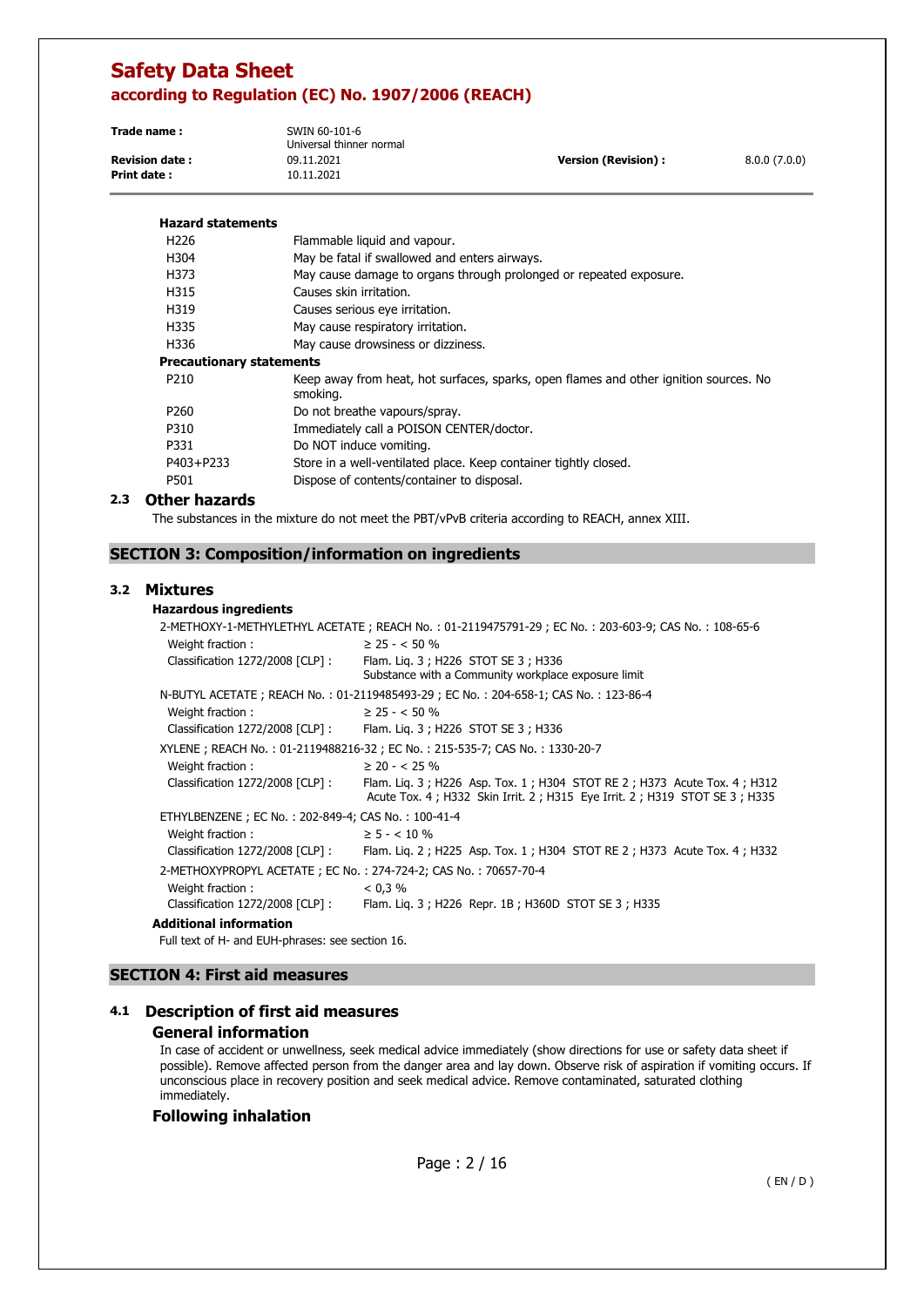| n Julian Julian |  |  |
|-----------------|--|--|
|                 |  |  |
| Devision dota : |  |  |

**Print date :** 10.11.2021

**Trade name :** SWIN 60-101-6 Universal thinner normal **Revision date :** 09.11.2021 **Version (Revision) :** 8.0.0 (7.0.0)

Inhalation of vapours or spray/mists

Consult a doctor immediately in the case of inhaling spray mist and show him packing or label. Provide fresh air.

#### **In case of skin contact**

After contact with skin, wash immediately with plenty of water and soap.

#### **After eye contact**

In case of contact with eyes flush immediately with plenty of flowing water for 10 to 15 minutes holding eyelids apart and consult an ophthalmologist.

#### **After ingestion**

Do NOT induce vomiting. Call a physician immediately.

#### **4.2 Most important symptoms and effects, both acute and delayed**  Dizziness Headache Nausea Impairment of vision Vomiting

**4.3 Indication of any immediate medical attention and special treatment needed**  None

### **SECTION 5: Firefighting measures**

### **5.1 Extinguishing media**

#### **Suitable extinguishing media**

alcohol resistant foam Extinguishing powder Carbon dioxide (CO2)

### **Unsuitable extinguishing media**

Full water jet

#### **5.2 Special hazards arising from the substance or mixture**

In case of fire may be liberated: Pyrolysis products, toxic Carbon monoxide Carbon dioxide (CO2)

### **5.3 Advice for firefighters**

Do not inhale explosion and combustion gases. Special protective equipment for firefighters Wear a self-contained breathing apparatus and chemical protective clothing.

#### **5.4 Additional information**

Collect contaminated fire extinguishing water separately. Do not allow entering drains or surface water. Move undamaged containers from immediate hazard area if it can be done safely. Use water spray jet to protect personnel and to cool endangered containers.

### **SECTION 6: Accidental release measures**

#### **6.1 Personal precautions, protective equipment and emergency procedures**

See protective measures under point 7 and 8.

#### **For non-emergency personnel**

Use personal protection equipment. Remove all sources of ignition. Wear breathing apparatus if exposed to vapours/dusts/aerosols.

#### **For emergency responders**

Use appropriate respiratory protection. Remove persons to safety. Prevent spread over a wide area (e.g. by containment or oil barriers).

#### **6.2 Environmental precautions**

Do not allow to enter into soil/subsoil. Do not allow to enter into surface water or drains. Retain contaminated washing water and dispose it.

### **6.3 Methods and material for containment and cleaning up**

Absorb with liquid-binding material (e.g. sand, diatomaceous earth, acid- or universal binding agents). Collect in closed and suitable containers for disposal. Clear contaminated areas thoroughly.

### **6.4 Reference to other sections**

Safe handling: see section 7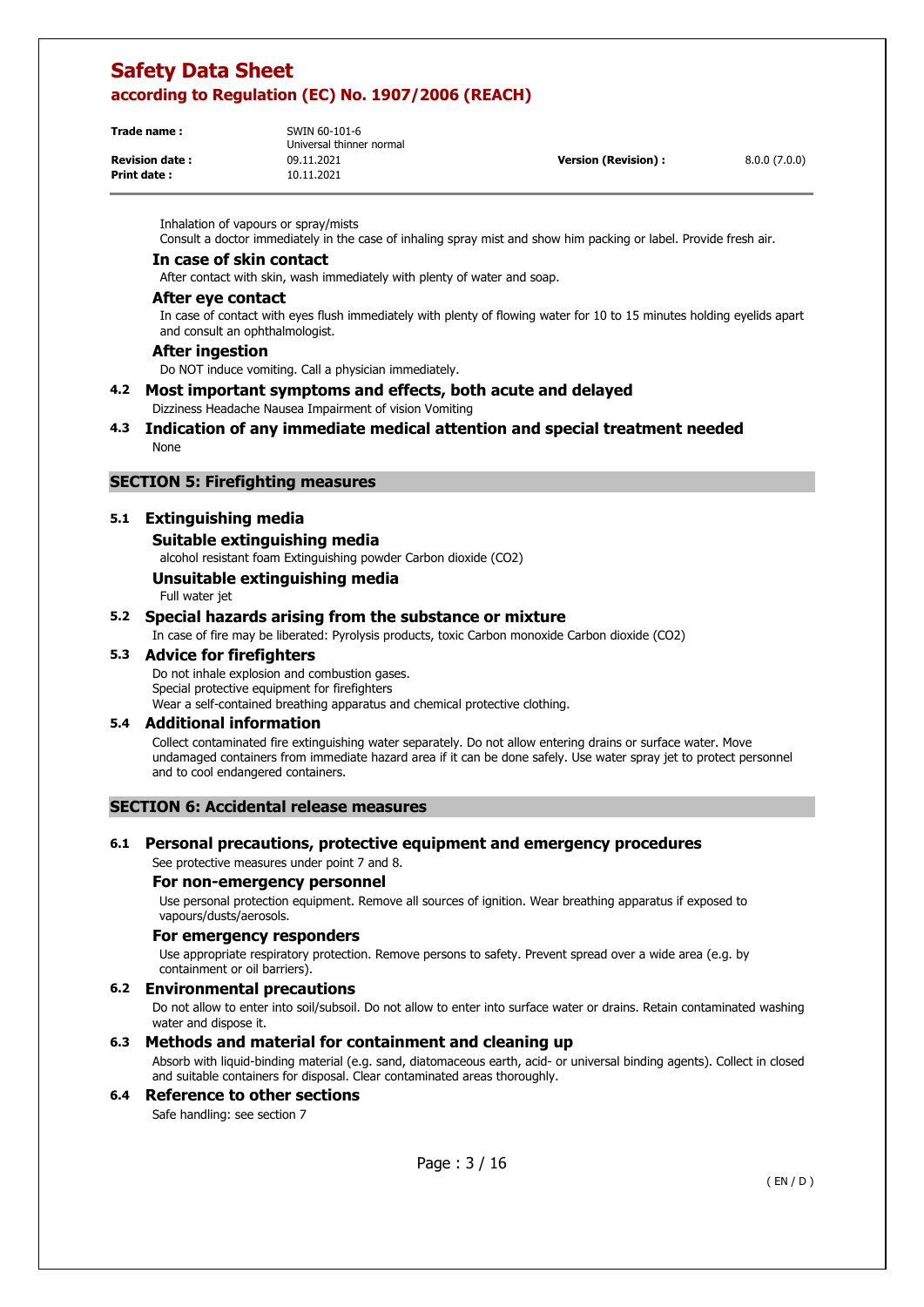**Print date :** 10.11.2021

**Trade name :** SWIN 60-101-6 Universal thinner normal **Revision date :** 09.11.2021 **Version (Revision) :** 8.0.0 (7.0.0)

Disposal: see section 13 Personal protection equipment: see section 8

### **SECTION 7: Handling and storage**



### **7.1 Precautions for safe handling**

Use explosion-proof machinery, apparatus, ventilation facilities, tools etc. If handled uncovered, arrangements with local exhaust ventilation have to be used. If local exhaust ventilation is not possible or not sufficient, the entire working area must be ventilated by technical means. Only use the material in places where open light, fire and other flammable sources can be kept away. Wear personal protection equipment (refer to section 8). Avoid: generation/formation of aerosols

It is recommended to design all work processes always so that the following is excluded: Inhalation Skin contact Eye contact

### **Protective measures**

All work processes must always be designed so that the following is excluded: Inhalation of vapours or spray/mists Skin contact Eye contact Take precautionary measures against static discharges.

#### **Measures to prevent fire**

Keep away from sources of ignition - No smoking. Usual measures for fire prevention. Vapours are heavier than air, spread along floors and form explosive mixtures with air. Keep away from sources of heat (e.g. hot surfaces), sparks and open flames. Provide earthing of containers, equipment, pumps and ventilation facilities. Use only antistatically equipped (spark-free) tools. Wear anti-static footwear and clothing Take precautionary measures against static discharges.

#### **Measures to prevent aerosol and dust generation**

Vapours/aerosols must be exhausted directly at the point of origin. Use only in well-ventilated areas.

#### **Environmental precautions**

Shafts and sewers must be protected from entry of the product.

### **7.2 Conditions for safe storage, including any incompatibilities**

#### **Hints on joint storage**

**Storage class (TRGS 510) :** 3

### **Further information on storage conditions**

Keep container tightly closed. Keep/Store only in original container.

### **7.3 Specific end use(s)**

Observe technical data sheet.

### **SECTION 8: Exposure controls/personal protection**

#### **8.1 Control parameters**

#### **Occupational exposure limit values**

2-METHOXY-1-METHYLETHYL ACETATE ; CAS No. : 108-65-6

| Limit value type (country of origin) : TRGS $900$ (D) |                                 |
|-------------------------------------------------------|---------------------------------|
| Limit value:                                          | 50 ppm $/270$ mg/m <sup>3</sup> |
| Peak limitation:                                      | 1(I)                            |
| Remark:                                               | Y                               |
| Version :                                             | 29.03.2019                      |
| Limit value type (country of origin) : STEL (EC)      |                                 |
| Limit value:                                          | 100 ppm / 550 mg/m <sup>3</sup> |
| Remark:                                               | н                               |
| Version :                                             | 20.06.2019                      |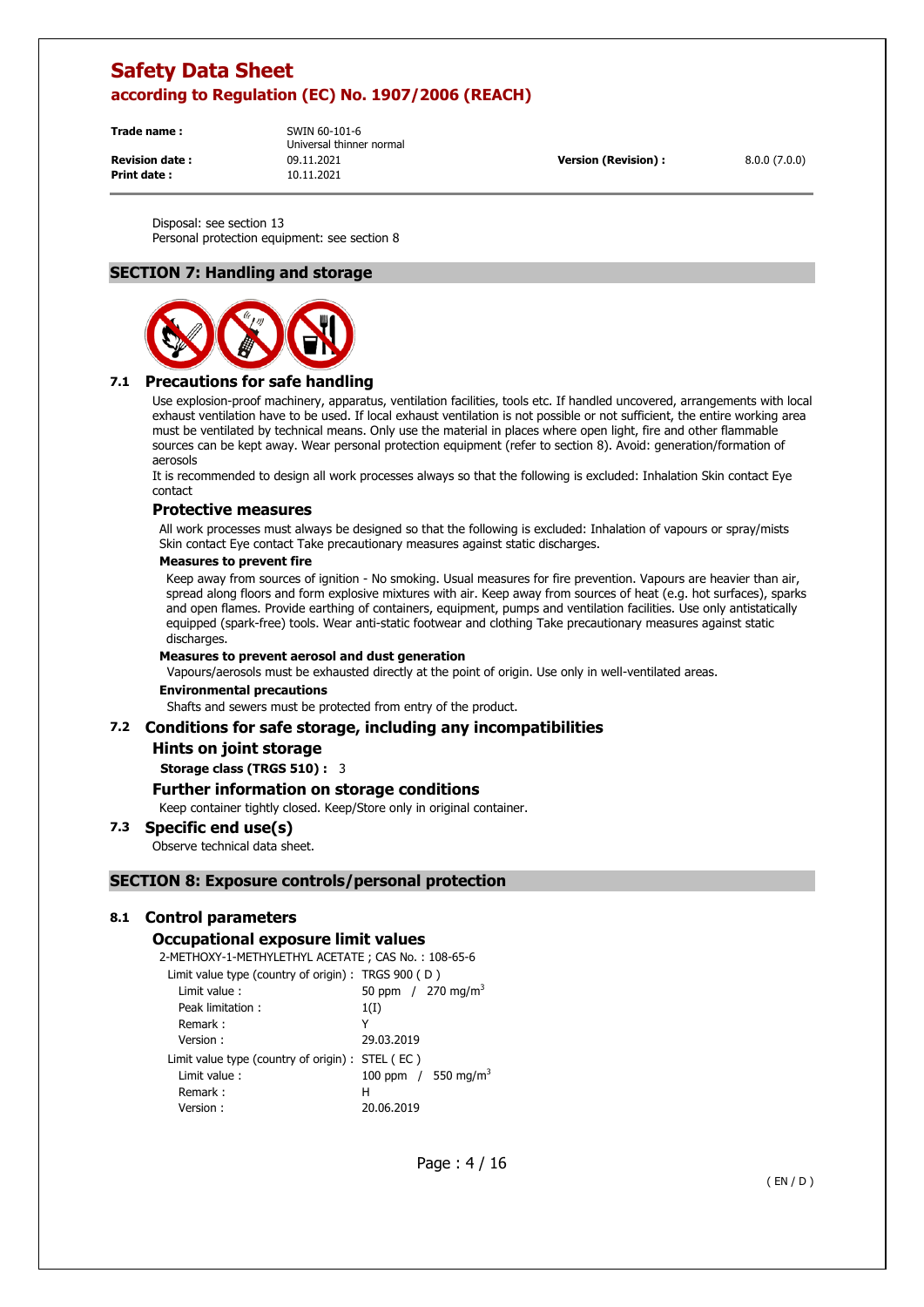| Trade name:           | SWIN 60-101-6<br>Universal thinner normal       |                            |              |
|-----------------------|-------------------------------------------------|----------------------------|--------------|
| <b>Revision date:</b> | 09.11.2021                                      | <b>Version (Revision):</b> | 8.0.0(7.0.0) |
| Print date:           | 10.11.2021                                      |                            |              |
|                       | Limit value type (country of origin) : TWA (EC) |                            |              |

| Limit value:                                          | 50 ppm $/275$ mg/m <sup>3</sup>                                                  |
|-------------------------------------------------------|----------------------------------------------------------------------------------|
| Remark:                                               | н                                                                                |
| Version:                                              | 20.06.2019                                                                       |
| N-BUTYL ACETATE ; CAS No.: 123-86-4                   |                                                                                  |
| Limit value type (country of origin) : TRGS $900$ (D) |                                                                                  |
| Limit value:                                          | 62 ppm / 300 mg/m <sup>3</sup>                                                   |
| Peak limitation:                                      | 2(I)                                                                             |
| Remark:                                               | Y                                                                                |
| Version:                                              | 29.03.2019                                                                       |
| XYLENE; CAS No.: 1330-20-7                            |                                                                                  |
| Limit value type (country of origin) : TRGS 900 (D)   |                                                                                  |
| Limit value:                                          | 50 ppm $/220$ mg/m <sup>3</sup>                                                  |
| Peak limitation:                                      | 2(II)                                                                            |
| Remark:                                               | H                                                                                |
| Version:                                              | 29.03.2019                                                                       |
| Limit value type (country of origin) : STEL (EC)      |                                                                                  |
| Limit value:                                          | 100 ppm / $442$ mg/m <sup>3</sup>                                                |
| Remark:                                               | н                                                                                |
| Version:                                              | 20.06.2019                                                                       |
| Limit value type (country of origin) : TWA (EC)       |                                                                                  |
| Limit value:                                          | 50 ppm / 221 mg/m <sup>3</sup>                                                   |
| Remark:                                               | н                                                                                |
| Version:                                              | 20.06.2019                                                                       |
| ETHYLBENZENE ; CAS No.: 100-41-4                      |                                                                                  |
| Limit value type (country of origin) : TRGS $900$ (D) |                                                                                  |
| Limit value:                                          | 20 ppm / $88 \text{ mg/m}^3$                                                     |
| Peak limitation:                                      | 2(II)                                                                            |
| Remark:                                               | H, Y                                                                             |
| Version:                                              | 29.03.2019                                                                       |
| Limit value type (country of origin) : STEL (EC)      |                                                                                  |
| Limit value:                                          | 200 ppm / $884 \text{ mg/m}^3$                                                   |
| Remark:                                               | H                                                                                |
| Version:                                              | 20.06.2019                                                                       |
| Limit value type (country of origin) : TWA (EC)       |                                                                                  |
| Limit value:                                          | 100 ppm / $442 \text{ mg/m}^3$                                                   |
| Remark:                                               | н                                                                                |
| Version:                                              | 20.06.2019                                                                       |
| 2-METHOXYPROPYL ACETATE; CAS No.: 70657-70-4          |                                                                                  |
| Limit value type (country of origin) : TRGS 900 (D)   |                                                                                  |
| Limit value:                                          | 5 ppm / $28 \text{ mg/m}^3$                                                      |
| Peak limitation:                                      | 2(I)                                                                             |
| Remark:                                               | H, Z                                                                             |
| Version:                                              | 29.03.2019                                                                       |
| <b>Biological limit values</b>                        |                                                                                  |
| XYLENE ; CAS No.: 1330-20-7                           |                                                                                  |
| Limit value type (country of origin) : TRGS 903 (D)   |                                                                                  |
| Parameter:                                            | Methylhippuric acid / Urine (U) / End of exposure or end of shift                |
| Limit value:                                          | 2000 mg/l                                                                        |
| Version:                                              | 29.03.2019                                                                       |
| ETHYLBENZENE ; CAS No.: 100-41-4                      |                                                                                  |
| Limit value type (country of origin) : TRGS 903 (D)   |                                                                                  |
| Parameter:                                            | Mandelic acid + Phenylglyoxyl acid / Urine (U) / End of exposure or end of shift |
| Limit value:                                          | 250 mg/g Kr                                                                      |

Page : 5 / 16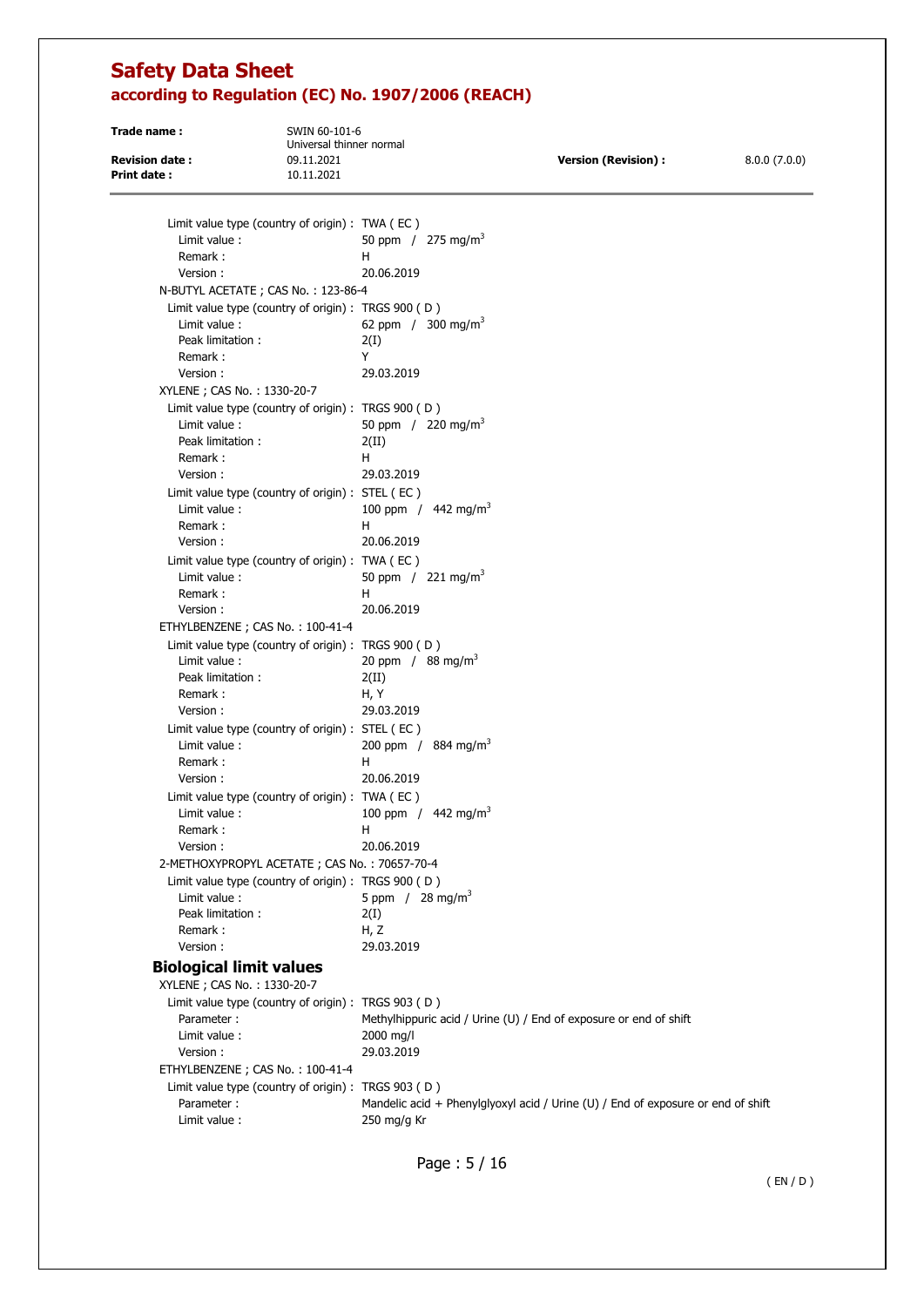**Print date :** 10.11.2021

**Trade name :** SWIN 60-101-6 Universal thinner normal **Revision date :** 09.11.2021 **Version (Revision) :** 8.0.0 (7.0.0)

| Version:                                                | 29.03.2019             |
|---------------------------------------------------------|------------------------|
| <b>DNEL-/PNEC-values</b>                                |                        |
|                                                         |                        |
| <b>DNEL/DMEL</b><br>N-BUTYL ACETATE ; CAS No.: 123-86-4 |                        |
|                                                         | DNEL worker (local)    |
| Limit value type :<br>Exposure route:                   | Inhalation             |
| Exposure frequency :                                    | Short-term             |
| Limit value:                                            | 600 mg/m <sup>3</sup>  |
| Limit value type :                                      | DNEL worker (local)    |
| Exposure route:                                         | Inhalation             |
| Exposure frequency:                                     | Long-term              |
| Limit value:                                            | 300 mg/m <sup>3</sup>  |
| Limit value type :                                      | DNEL worker (systemic) |
| Exposure route :                                        | Inhalation             |
| Exposure frequency :                                    | Short-term             |
| Limit value:                                            | 600 mg/m <sup>3</sup>  |
| Limit value type :                                      | DNEL worker (systemic) |
| Exposure route:                                         | Inhalation             |
| Exposure frequency :                                    | Long-term              |
| Limit value:                                            | 300 mg/m <sup>3</sup>  |
| Limit value type :                                      | DNEL worker (systemic) |
| Exposure route :                                        | Dermal                 |
| Exposure frequency :                                    | Long-term              |
| Limit value :                                           | 11 mg/kg               |
| Limit value type :                                      | DNEL worker (systemic) |
| Exposure route:                                         | Dermal                 |
| Exposure frequency:                                     | Short-term             |
| Limit value:                                            | 11 mg/kg               |
| XYLENE ; CAS No.: 1330-20-7                             |                        |
| Limit value type :                                      | DNEL worker (local)    |
| Exposure route :                                        | Inhalation             |
| Exposure frequency:                                     | Short-term             |
| Limit value:                                            | 289 mg/m <sup>3</sup>  |
| Limit value type :                                      | DNEL worker (local)    |
| Exposure route:                                         | Inhalation             |
| Exposure frequency:                                     | Long-term              |
| Limit value:                                            | 221 mg/m <sup>3</sup>  |
| Limit value type :                                      | DNEL worker (systemic) |
| Exposure route:                                         | Inhalation             |
| Exposure frequency :                                    | Short-term             |
| Limit value :                                           | 442 mg/m <sup>3</sup>  |
| Limit value type :                                      | DNEL worker (systemic) |
| Exposure route :                                        | Inhalation             |
| Exposure frequency:                                     | Long-term              |
| Limit value:                                            | 211 mg/m <sup>3</sup>  |
| Limit value type :                                      | DNEL worker (systemic) |
| Exposure route :                                        | Dermal                 |
| Exposure frequency :                                    | Long-term              |
| Limit value :                                           | 180 mg/kg              |
| ETHYLBENZENE; CAS No.: 100-41-4                         |                        |
| Limit value type :                                      | DNEL worker (systemic) |
| Exposure route :                                        | Inhalation             |
| Exposure frequency :                                    | Long-term              |
| Limit value:<br><b>DNFC</b>                             | 77 mg/m $3$            |
|                                                         |                        |

**PNEC**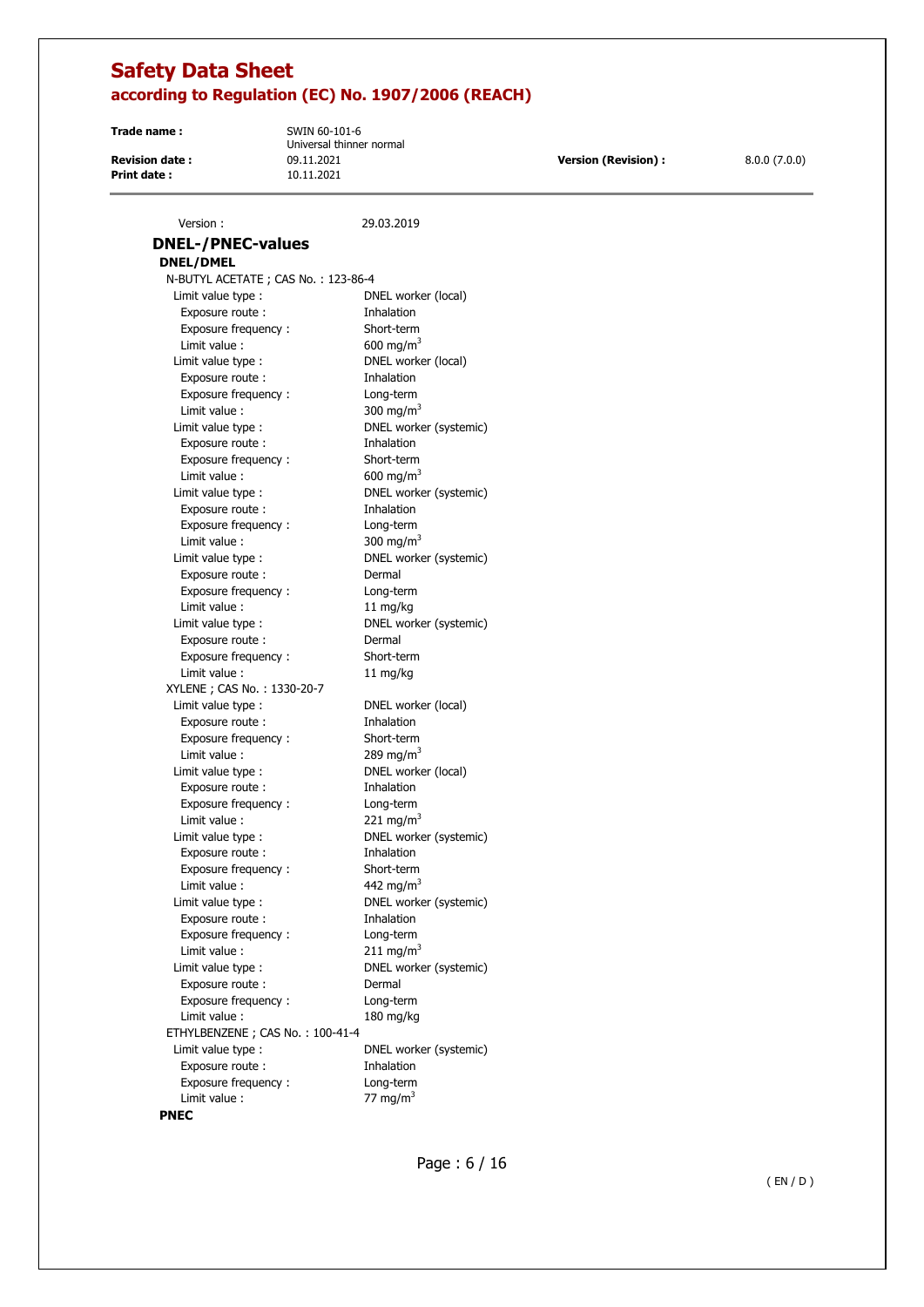**Print date :** 10.11.2021

**Trade name :** SWIN 60-101-6 Universal thinner normal

**Revision date :** 09.11.2021 **Version (Revision) :** 8.0.0 (7.0.0)

N-BUTYL ACETATE ; CAS No. : 123-86-4

Limit value type : PNEC (Aquatic, freshwater) Limit value : 0,18 mg/l Limit value type : PNEC (Aquatic, marine water) Limit value : 0,018 mg/l Limit value type : PNEC (Sediment, freshwater) Limit value : 0,981 mg/kg Limit value type : PNEC (Soil) Limit value : 0,0903 mg/kg Limit value type : PNEC Soil, Marine water Limit value : 0,0981 mg/kg Limit value type : PNEC (Sewage treatment plant) Limit value : 35,6 mg/l XYLENE ; CAS No. : 1330-20-7 Limit value type : PNEC (Aquatic, freshwater) Limit value : 0,327 mg/l Limit value type : PNEC (Aquatic, marine water) Limit value : 0,327 mg/l Limit value type : PNEC (Sediment, freshwater) Limit value : 12,46 mg/kg Limit value type : PNEC (Sediment, marine water) Limit value : 12,46 mg/kg Limit value type : PNEC (Sewage treatment plant) Limit value : 6,58 mg/l ETHYLBENZENE ; CAS No. : 100-41-4 Limit value type : PNEC (Aquatic, freshwater) Limit value : 0,1 mg/l Limit value type : PNEC (Aquatic, marine water) Limit value : 0,01 mg/l Limit value type : PNEC (Sediment, freshwater) Limit value : 13,7 mg/kg Limit value type : PNEC (Sediment, marine water) Limit value : 1.37 mg/kg Limit value type : PNEC (Soil) Limit value : 2,68 mg/kg Limit value type : PNEC (Sewage treatment plant) Limit value : 9,6 mg/l

**8.2 Exposure controls** 



### **Personal protection equipment**

### **Eye/face protection**

Eye glasses with side protection

#### **Skin protection**

### **Hand protection**

**Suitable material** : Butyl caoutchouc (butyl rubber) Thickness of the glove material : 0.7 mm Breakthrough time (maximum wearing time)  $10 < x < 30$  min.

Recommended glove articles EN ISO 374

**Remark** : Check leak tightness/impermeability prior to use. In the case of wanting to use the gloves again, clean them before taking off and air them well. The quality of the protective gloves resistant to chemicals must be chosen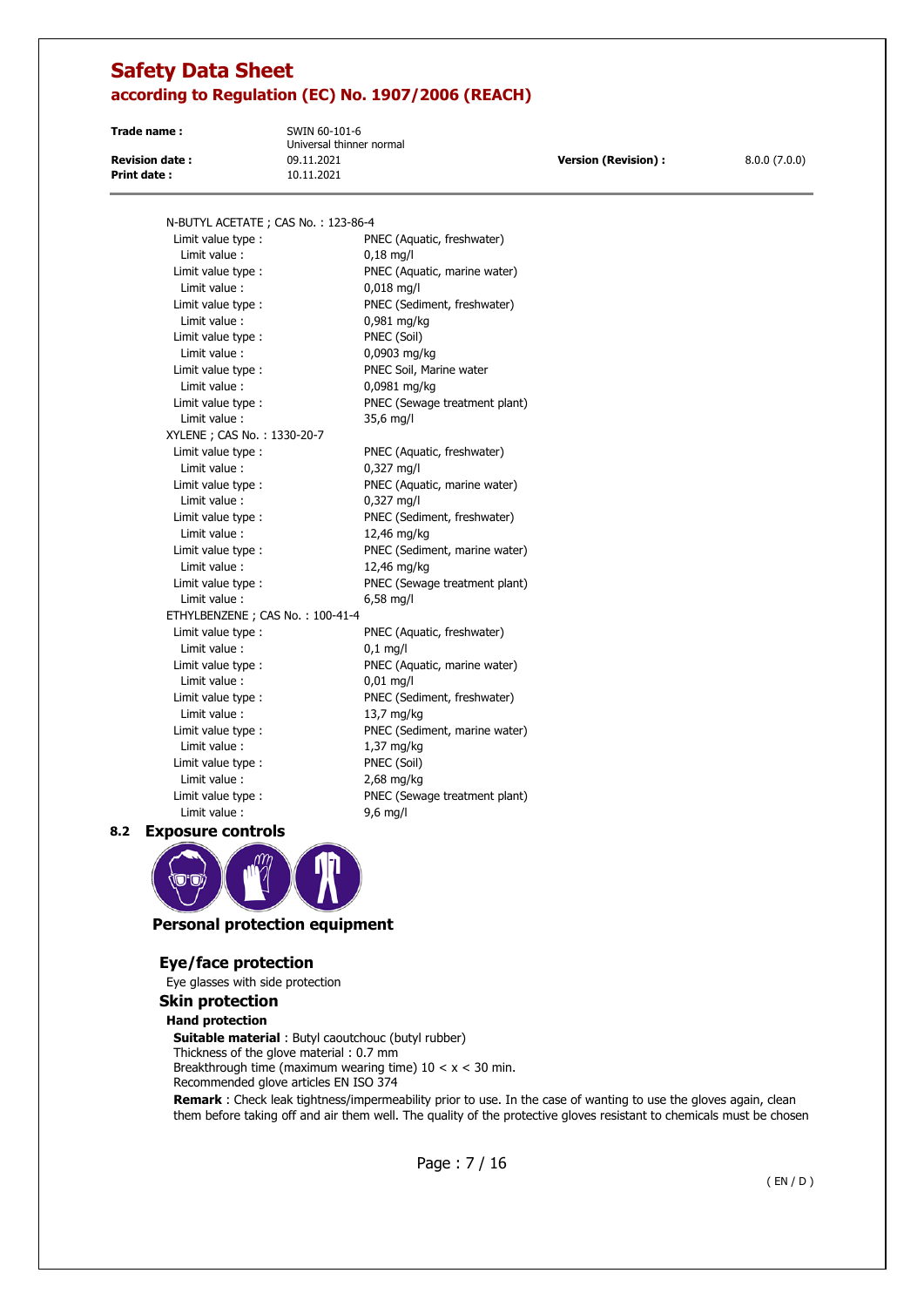**Print date :** 10.11.2021

**Trade name :** SWIN 60-101-6 Universal thinner normal **Revision date :** 09.11.2021 **Version (Revision) :** 8.0.0 (7.0.0)

as a function of the specific working place concentration and quantity of hazardous substances. For special purposes, it is recommended to check the resistance to chemicals of the protective gloves mentioned above together with the supplier of these gloves.

**Body protection** 

Overall

**Suitable protective clothing** : For the protection against direct skin contact, body protective clothing is essential (in addition to the usual working clothes). Chemical resistant safety shoes Only wear fitting, comfortable and clean protective clothing.

**Required properties** : antistatic. flame-resistant heat-resistant

#### **Respiratory protection**

Appropriate engineering controls

If technical exhaust or ventilation measures are not possible or insufficient, respiratory protection must be worn. Respiratory protection necessary at: exceeding exposure limit values aerosol or mist formation. spray application

### **Suitable respiratory protection apparatus**

Filtering device (full mask or mouthpiece) with filter: Filter type: A2P2

#### **General information**

Wash hands before breaks and after work. Apply skin care products after work.

#### **SECTION 9: Physical and chemical properties**

### **9.1 Information on basic physical and chemical properties**

**Physical state :** Liquid

**Odour :** characteristic

**Appearance Colour :** colourless

### **Safety characteristics**

| <b>Melting point/freezing point:</b>                     |                                                              |         | No data available                      |                    |                  |
|----------------------------------------------------------|--------------------------------------------------------------|---------|----------------------------------------|--------------------|------------------|
| Initial boiling point and boiling<br>range:              | (1013 hPa)                                                   |         | 124 - 146                              | °€                 |                  |
| Decomposition temperature :                              |                                                              |         | No data available                      |                    |                  |
| Flash point:                                             |                                                              | approx. | 27                                     | °C                 | DIN 51755 part 1 |
| Auto-ignition temperature:                               |                                                              | approx. | 330                                    | °C                 | <b>DIN 51794</b> |
| Lower explosion limit :<br><b>Upper explosion limit:</b> |                                                              |         | 1,1<br>10,8                            | $Vol-%$<br>$Vol-%$ |                  |
| Vapour pressure:                                         | (20 °C)                                                      | approx. | 9,6                                    | hPa                |                  |
| Density:                                                 | (20 °C)                                                      | approx. | 0,91                                   | g/cm <sup>3</sup>  | <b>DIN 51757</b> |
| Water solubility:<br>pH-value:                           | (20 °C)<br>(20 °C)                                           |         | partially miscible<br>not applicable   |                    |                  |
| <b>Partition coefficient n-</b><br>octanol/water:        |                                                              |         | No data available                      |                    |                  |
| <b>Cinematic viscosity:</b><br>Odour threshold:          | (40 °C)                                                      |         | No data available<br>No data available |                    |                  |
| <b>Relative vapour density:</b>                          | (20 °C)                                                      |         | No data available                      |                    |                  |
| <b>Vapourisation rate:</b>                               |                                                              |         | No data available                      |                    |                  |
| <b>Maximum VOC content (EC):</b>                         |                                                              |         | 100                                    | Wt %               | 1999/13/EC       |
| VOC-value:                                               |                                                              |         | 906                                    | g/l                | 2004/42/EC       |
| <b>Flammable solids:</b>                                 | Not fulfilling criteria for hazard class "Flammable Solids". |         |                                        |                    |                  |
| <b>Flammable gases:</b>                                  | Not applicable.                                              |         |                                        |                    |                  |
| <b>Oxidising liquids:</b>                                | GHS/CLP criteria are not met.                                |         |                                        |                    |                  |
| <b>Explosive properties:</b>                             | GHS/CLP criteria are not met.                                |         |                                        |                    |                  |

Page : 8 / 16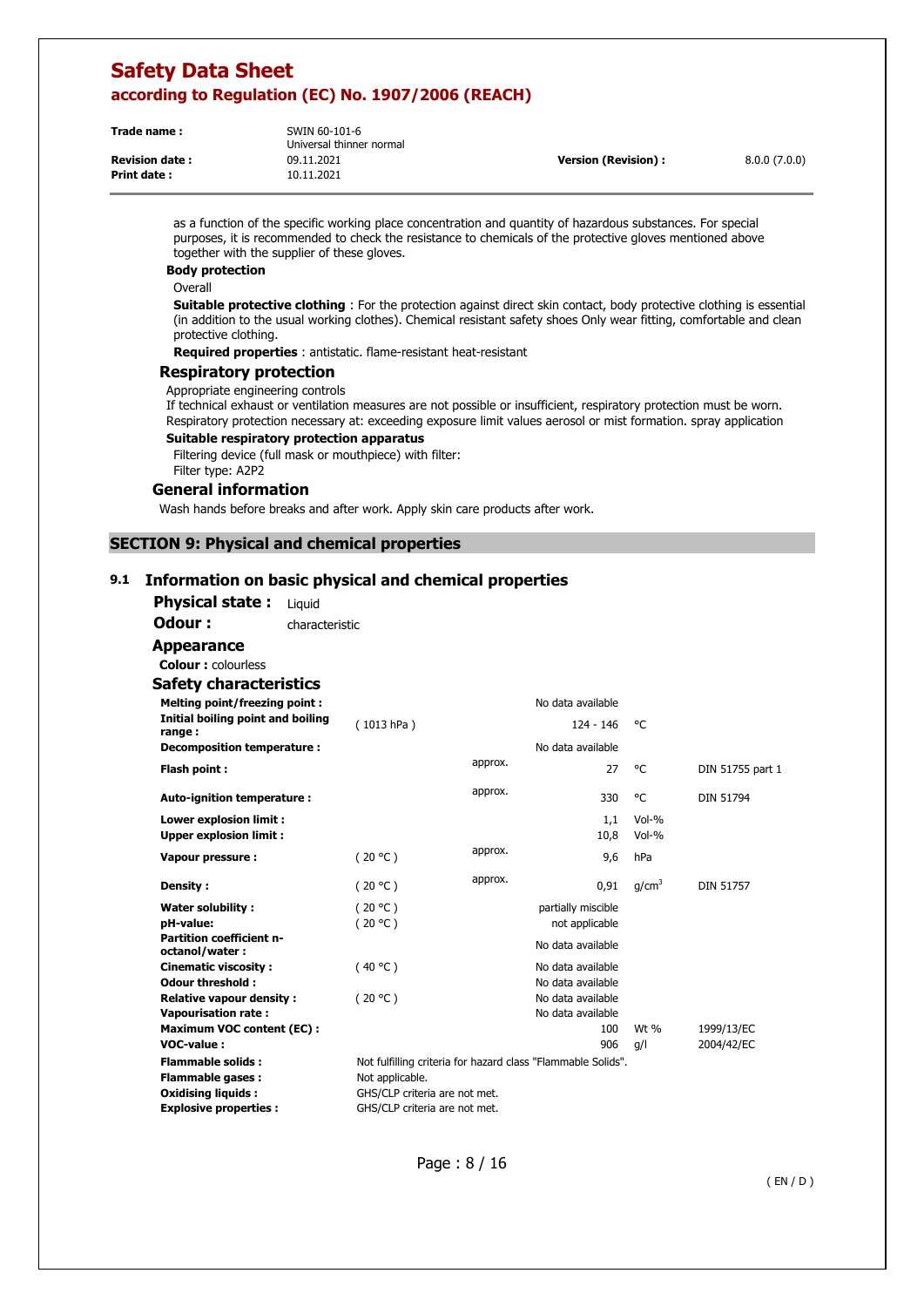**Print date :**  $10.11.2021$ 

**Trade name :** SWIN 60-101-6 Universal thinner normal **Revision date :** 09.11.2021 **Version (Revision) :** 8.0.0 (7.0.0)

### **9.2 Other information**

None

### **SECTION 10: Stability and reactivity**

### **10.1 Reactivity**

Information is given in subsection 10.3.

### **10.2 Chemical stability**

The product is stable under storage at normal ambient temperatures.

### **10.3 Possibility of hazardous reactions**

In use, may form flammable/explosive vapour-air mixture.

### **10.4 Conditions to avoid**

Keep away from heat, hot surfaces, sparks, open flames and other ignition sources. No smoking.

### **10.5 Incompatible materials**

Exothermic reaction with: Acid , Oxidising agent, strong.

### **10.6 Hazardous decomposition products**

Does not decompose when used for intended uses.

### **SECTION 11: Toxicological information**

## $11.1 \text{ I}$

| nformation on toxicological effects |                                                                   |
|-------------------------------------|-------------------------------------------------------------------|
| <b>Acute toxicity</b>               |                                                                   |
|                                     | Based on available data, the classification criteria are not met. |
| <b>Acute oral toxicity</b>          |                                                                   |
| Parameter:                          | ATEmix calculated                                                 |
| Exposure route :                    | Oral                                                              |
| Effective dose:                     | not relevant                                                      |
| Parameter:                          | LD50 (N-BUTYL ACETATE; CAS No.: 123-86-4)                         |
| Exposure route:                     | Oral                                                              |
| Species :                           | Rat                                                               |
| Effective dose:                     |                                                                   |
| Method:                             | 10760 mg/kg<br>OECD <sub>423</sub>                                |
|                                     |                                                                   |
| Parameter:                          | LD50 (N-BUTYL ACETATE; CAS No.: 123-86-4)                         |
| Exposure route:                     | Oral                                                              |
| Species :                           | Rabbit                                                            |
| Effective dose:                     | 7,4 g/kg                                                          |
| Parameter:                          | LD50 (XYLENE; CAS No.: 1330-20-7)                                 |
| Exposure route:                     | Oral                                                              |
| Species :                           | Rat                                                               |
| Effective dose:                     | 4300 mg/kg                                                        |
| Parameter:                          | LD50 (ETHYLBENZENE; CAS No.: 100-41-4)                            |
| Exposure route:                     | Oral                                                              |
| Species:                            | Rat                                                               |
| Effective dose:                     | 3500 mg/kg                                                        |
| Parameter:                          | LD50 (2-METHOXYPROPYL ACETATE; CAS No.: 70657-70-4)               |
| Exposure route:                     | Oral                                                              |
| Species:                            | Rat                                                               |
| Effective dose:                     | 8500 mg/kg                                                        |
| <b>Acute dermal toxicity</b>        |                                                                   |
| Parameter:                          | <b>ATEmix calculated</b>                                          |
| Exposure route:                     | Dermal                                                            |
|                                     |                                                                   |
|                                     |                                                                   |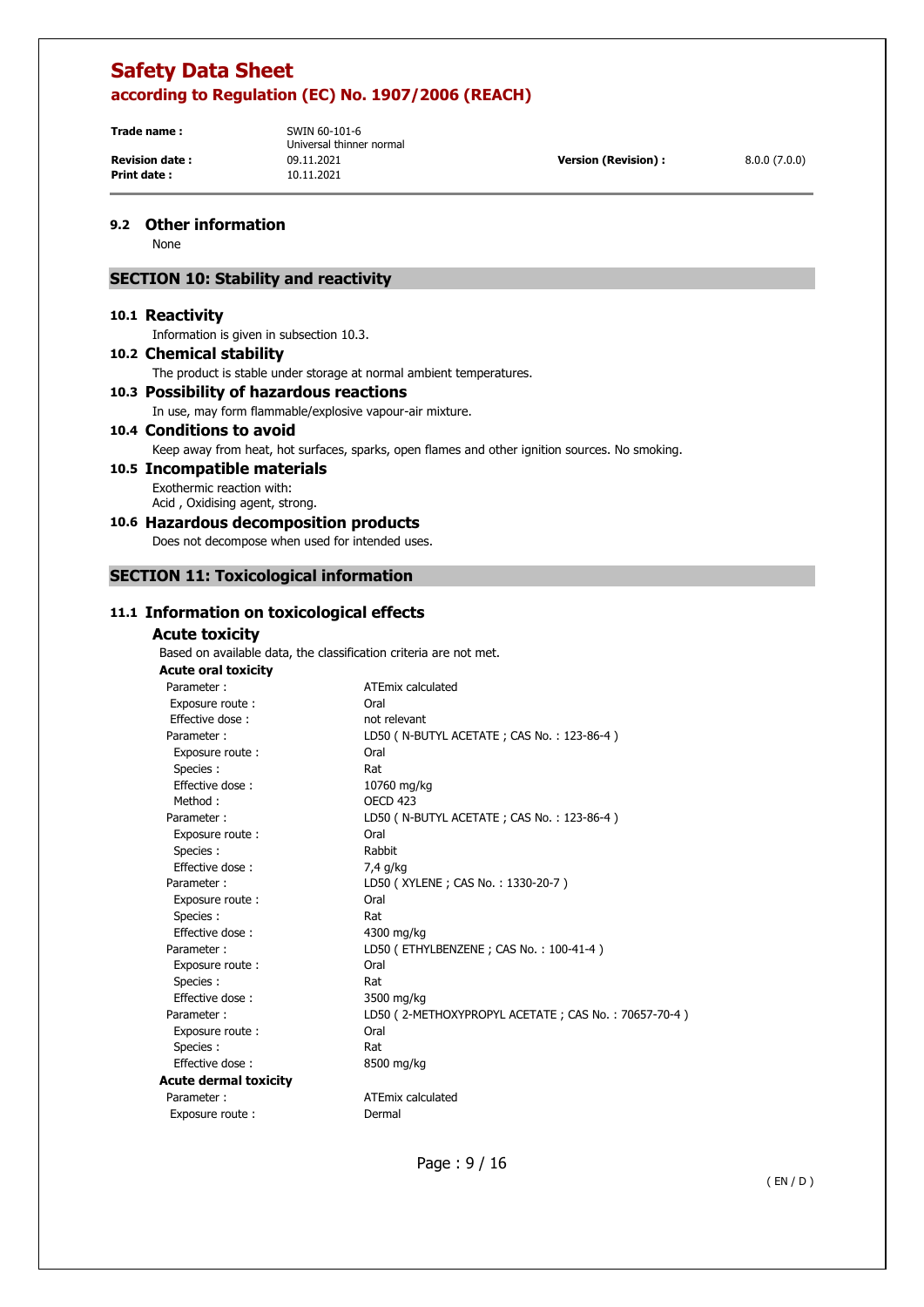**Trade name :** SWIN 60-101-6

Universal thinner normal **Print date :** 10.11.2021

**Revision date :** 09.11.2021 **Version (Revision) :** 8.0.0 (7.0.0)

Page : 10 / 16 Effective dose : 4946 mg/kg Parameter : LD50 ( N-BUTYL ACETATE ; CAS No. : 123-86-4 ) Exposure route : Dermal Species : Rabbit  $Effective dose :$  > 14112 mg/kg Method : 0ECD 402 Parameter : LD50 (XYLENE ; CAS No. : 1330-20-7 ) Exposure route : Dermal Species : Rabbit Effective dose : 1100 mg/kg Parameter : LD50 (ETHYLBENZENE ; CAS No. : 100-41-4) Exposure route : Dermal Species : Rabbit Effective dose : 12126 mg/kg Parameter : <br>ATE ( XYLENE ; CAS No. : 1330-20-7 ) Exposure route : Dermal Effective dose : 1100 mg/kg **Acute inhalation toxicity**  Parameter : ATEmix calculated Exposure route : Inhalation (vapour) Effective dose : 37,1 mg/l Parameter : LC50 ( N-BUTYL ACETATE ; CAS No. : 123-86-4 ) Exposure route : Inhalation (vapour) Species : Rat Effective dose : 21,1 mg/l Exposure time : 4 h Method : OECD 403 Parameter : LC50 (XYLENE ; CAS No. : 1330-20-7 ) Exposure route : Inhalation (vapour) Species : Rat Effective dose : 11 mg/l Exposure time : 4 h Parameter : LC50 (ETHYLBENZENE ; CAS No. : 100-41-4) Exposure route : Thalation Species : Rat Effective dose : 11 mg/l Exposure time : 4 h Parameter : LC50 ( 2-METHOXYPROPYL ACETATE ; CAS No. : 70657-70-4 ) Exposure route : The Inhalation Species : Rat Effective dose : 23,88 mg/l **Corrosive/irritant effect on skin/eyes Skin corrosion/irritation**  Causes skin irritation. **Serious eye damage/eye irritation**  Causes serious eye irritation. **Respiratory or skin sensitisation**  Based on available data, the classification criteria are not met. **CMR effects (carcinogenicity, mutagenicity and toxicity for reproduction) Carcinogenicity**  Based on available data, the classification criteria are not met. **Germ cell mutagenicity**  Based on available data, the classification criteria are not met. **Reproductive toxicity**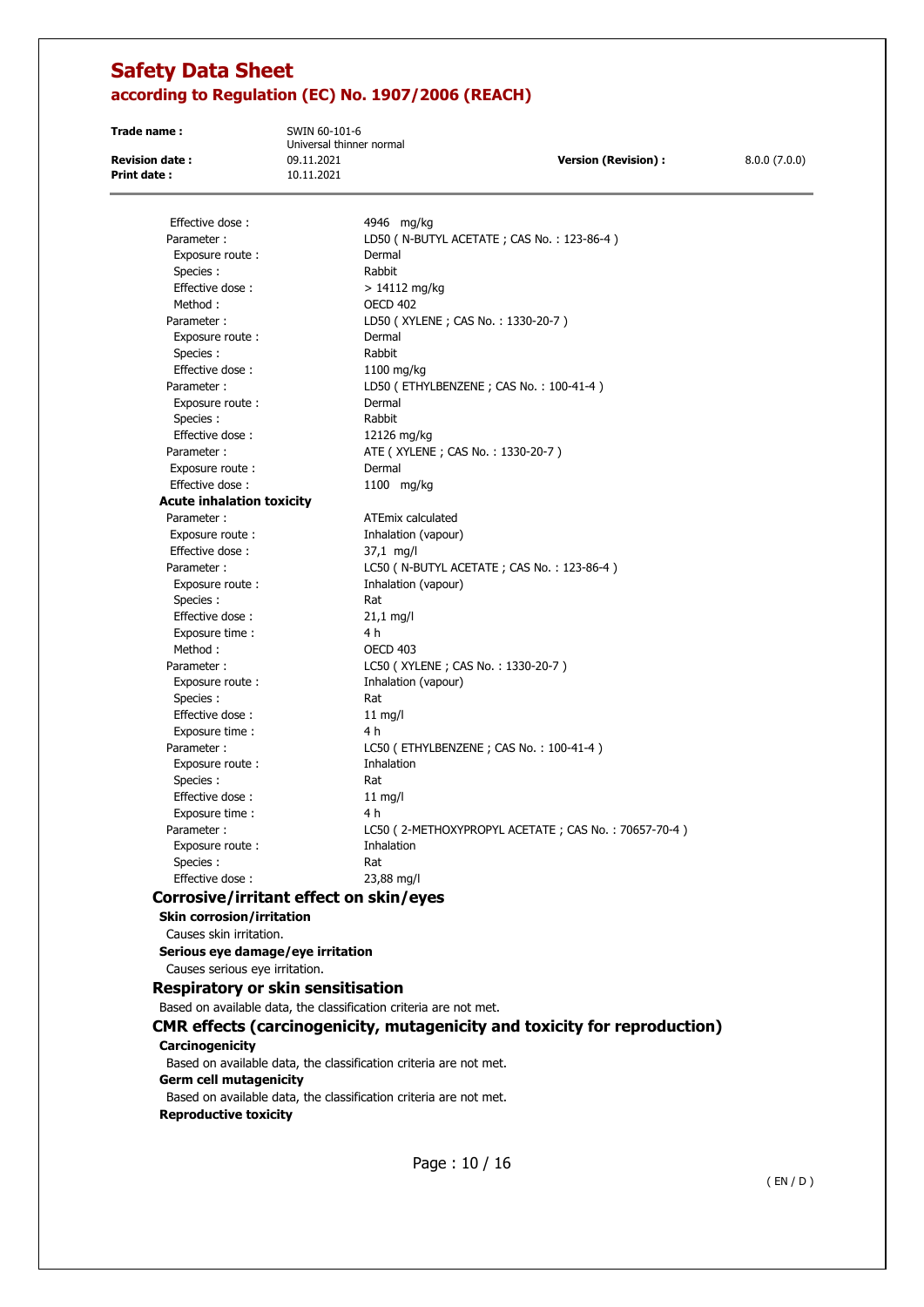**Print date :** 10.11.2021

**Trade name :** SWIN 60-101-6 Universal thinner normal **Revision date :** 09.11.2021 **Version (Revision) :** 8.0.0 (7.0.0)

Based on available data, the classification criteria are not met.

### **STOT-single exposure**

May cause respiratory irritation. May cause drowsiness or dizziness.

### **STOT-repeated exposure**

May cause damage to organs through prolonged or repeated exposure.

### **Aspiration hazard**

May be fatal if swallowed and enters airways.

### **SECTION 12: Ecological information**

### **12.1 Toxicity**

| <b>Aquatic toxicity</b>                                           |                                                                |
|-------------------------------------------------------------------|----------------------------------------------------------------|
| Based on available data, the classification criteria are not met. |                                                                |
| Acute (short-term) fish toxicity                                  |                                                                |
| Parameter:                                                        | LC50 ( N-BUTYL ACETATE ; CAS No.: 123-86-4 )                   |
| Species:                                                          | Pimephales promelas (fathead minnow)                           |
| Evaluation parameter :                                            | Acute (short-term) fish toxicity                               |
| Effective dose:                                                   | $18$ mg/l                                                      |
| Exposure time :                                                   | 96 h                                                           |
| Method:                                                           | <b>OECD 203</b>                                                |
| Parameter:                                                        | LC50 (XYLENE; CAS No.: 1330-20-7)                              |
| Species:                                                          | Oncorhynchus mykiss (Rainbow trout)                            |
| Evaluation parameter :                                            | Acute (short-term) fish toxicity                               |
| Effective dose:                                                   | $2,6$ mg/l                                                     |
| Exposure time:                                                    | 96 h                                                           |
| Method:                                                           | OECD 203                                                       |
| Parameter:                                                        | LC50 (ETHYLBENZENE; CAS No.: 100-41-4)                         |
| Evaluation parameter :                                            | Acute (short-term) fish toxicity                               |
| Effective dose:                                                   | 6,4 mg/l                                                       |
| Exposure time:                                                    | 48 h                                                           |
| Chronic (long-term) fish toxicity                                 |                                                                |
| Parameter:                                                        | Chronic (long-term) fish toxicity (XYLENE; CAS No.: 1330-20-7) |
| Species:                                                          | Oncorhynchus mykiss (Rainbow trout)                            |
| Evaluation parameter :                                            | Chronic (long-term) fish toxicity                              |
| Effective dose:                                                   | $> 1.3$ mg/l                                                   |
| Exposure time :                                                   | 56 D                                                           |
| Acute (short-term) toxicity to crustacea                          |                                                                |
| Parameter:                                                        | EC50 ( N-BUTYL ACETATE ; CAS No. : 123-86-4 )                  |
| Species :                                                         | Daphnia magna (Big water flea)                                 |
| Evaluation parameter :                                            | Acute (short-term) daphnia toxicity                            |
| Effective dose:                                                   | 44 mg/l                                                        |
| Exposure time :                                                   | 48 h                                                           |
| Method:                                                           | <b>OECD 202</b>                                                |
| Parameter:                                                        | LC50 (XYLENE; CAS No.: 1330-20-7)                              |
| Species:                                                          | Daphnia magna (Big water flea)                                 |
| Evaluation parameter :                                            | Acute (short-term) daphnia toxicity                            |
| Effective dose:                                                   | $1$ mg/l                                                       |
| Exposure time:                                                    | 24 h                                                           |
| Method:                                                           | OECD 202                                                       |
| Parameter:                                                        | EC50 (ETHYLBENZENE; CAS No.: 100-41-4)                         |
| Evaluation parameter :                                            | Acute (short-term) daphnia toxicity                            |
| Effective dose:                                                   | $2,4$ mg/l                                                     |
| Exposure time :                                                   | 48 h                                                           |
|                                                                   |                                                                |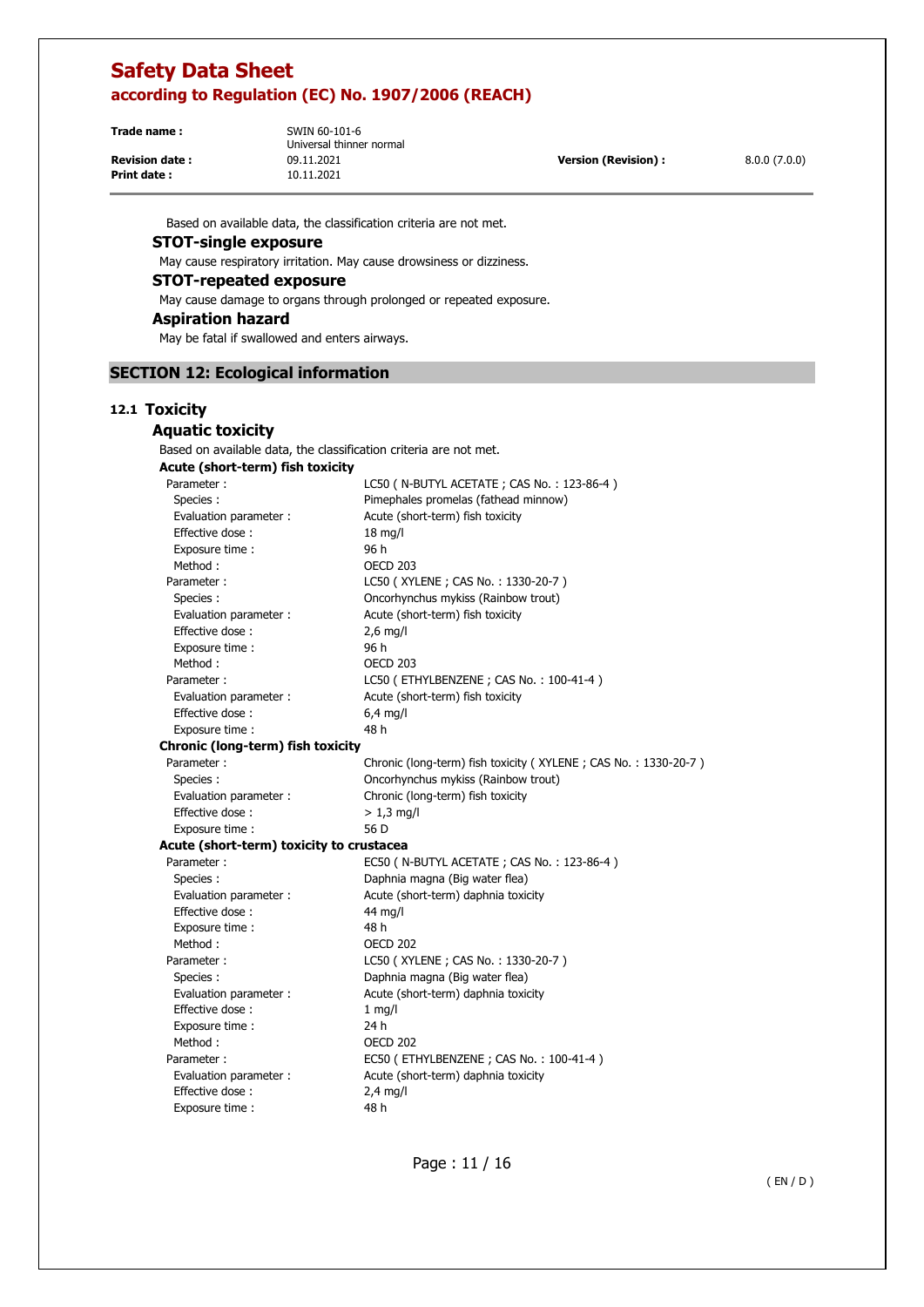**Trade name :** SWIN 60-101-6

**Print date :** 10.11.2021

Universal thinner normal **Revision date :** 09.11.2021 **Version (Revision) :** 8.0.0 (7.0.0)

# Parameter : EC50 ( N-BUTYL ACETATE ; CAS No. : 123-86-4 ) Species : Daphnia magna (Big water flea)

**Chronic (long-term) toxicity to crustacea** 

| Evaluation parameter :                                         | Chronic (long-term) daphnia toxicity           |
|----------------------------------------------------------------|------------------------------------------------|
| Effective dose:                                                | 34,2 mg/l                                      |
| Exposure time:                                                 | 21 D                                           |
| Method:                                                        | <b>OECD 211</b>                                |
| Parameter:                                                     | NOAEC ( N-BUTYL ACETATE ; CAS No.: 123-86-4 )  |
| Species:                                                       | Daphnia magna (Big water flea)                 |
| Evaluation parameter :                                         | Chronic (long-term) daphnia toxicity           |
| Effective dose:                                                | $23,2$ mg/l                                    |
| Exposure time :                                                | 21 D                                           |
| Method:                                                        | OECD 211                                       |
| Parameter:                                                     | NOEC (XYLENE; CAS No.: 1330-20-7)              |
| Species :                                                      | Daphnia pulex (water flea)                     |
| Evaluation parameter :                                         | Chronic (long-term) daphnia toxicity           |
| Effective dose:                                                | 1,17 mg/l                                      |
| Exposure time :                                                | 7 D                                            |
| Parameter:                                                     | NOEC (ETHYLBENZENE; CAS No.: 100-41-4)         |
| Species:                                                       | Daphnia pulex (water flea)                     |
| Evaluation parameter :                                         | Chronic (long-term) daphnia toxicity           |
| Effective dose:                                                | $0,96$ mg/l                                    |
| Exposure time :                                                | 7 <sub>D</sub>                                 |
| Acute (short-term) toxicity to aquatic algae and cyanobacteria |                                                |
| Parameter:                                                     | EC50 ( N-BUTYL ACETATE ; CAS No.: 123-86-4 )   |
| Species:                                                       | Selenastrum capricornutum                      |
| Evaluation parameter :                                         | Acute (short-term) algae toxicity              |
| Effective dose:                                                | 397 mg/l                                       |
| Exposure time :                                                | 72 h                                           |
| Method:                                                        | OECD <sub>201</sub>                            |
| Parameter:                                                     | EC50 (XYLENE ; CAS No. : 1330-20-7)            |
| Species:                                                       | Selenastrum capricornutum                      |
| Evaluation parameter :                                         | Acute (short-term) algae toxicity              |
| Effective dose:                                                | $2,2$ mg/l                                     |
| Exposure time :                                                | 73 h                                           |
| Method:                                                        | OECD 201                                       |
| Chronic (long-term) algae toxicity                             |                                                |
| Parameter:                                                     | NOEC ( N-BUTYL ACETATE ; CAS No. : 123-86-4 )  |
| Species:                                                       | Selenastrum capricornutum                      |
| Evaluation parameter :                                         | Chronic (long-term) algae toxicity             |
| Effective dose:                                                | $196$ mg/l                                     |
| Method:                                                        | <b>OECD 201</b>                                |
| Toxicity to other aquatic plants/organisms                     |                                                |
| Parameter:                                                     | EC50 ( N-BUTYL ACETATE ; CAS No. : 123-86-4 )  |
| Species:                                                       | Tetrahymena pyriformis                         |
| Evaluation parameter :                                         | Acute (short-term) toxicity                    |
| Effective dose:                                                | 356 mg/l                                       |
| Exposure time:                                                 | 40 h                                           |
| <b>Toxicity to microorganisms</b>                              |                                                |
| Parameter:                                                     | Bacteria toxicity (XYLENE; CAS No.: 1330-20-7) |
| Effective dose:                                                | $16$ mg/l                                      |
| Exposure time :                                                | 28 D                                           |
| Method:                                                        | OECD F                                         |
| 12.2 Persistence and degradability                             |                                                |

**Biodegradation**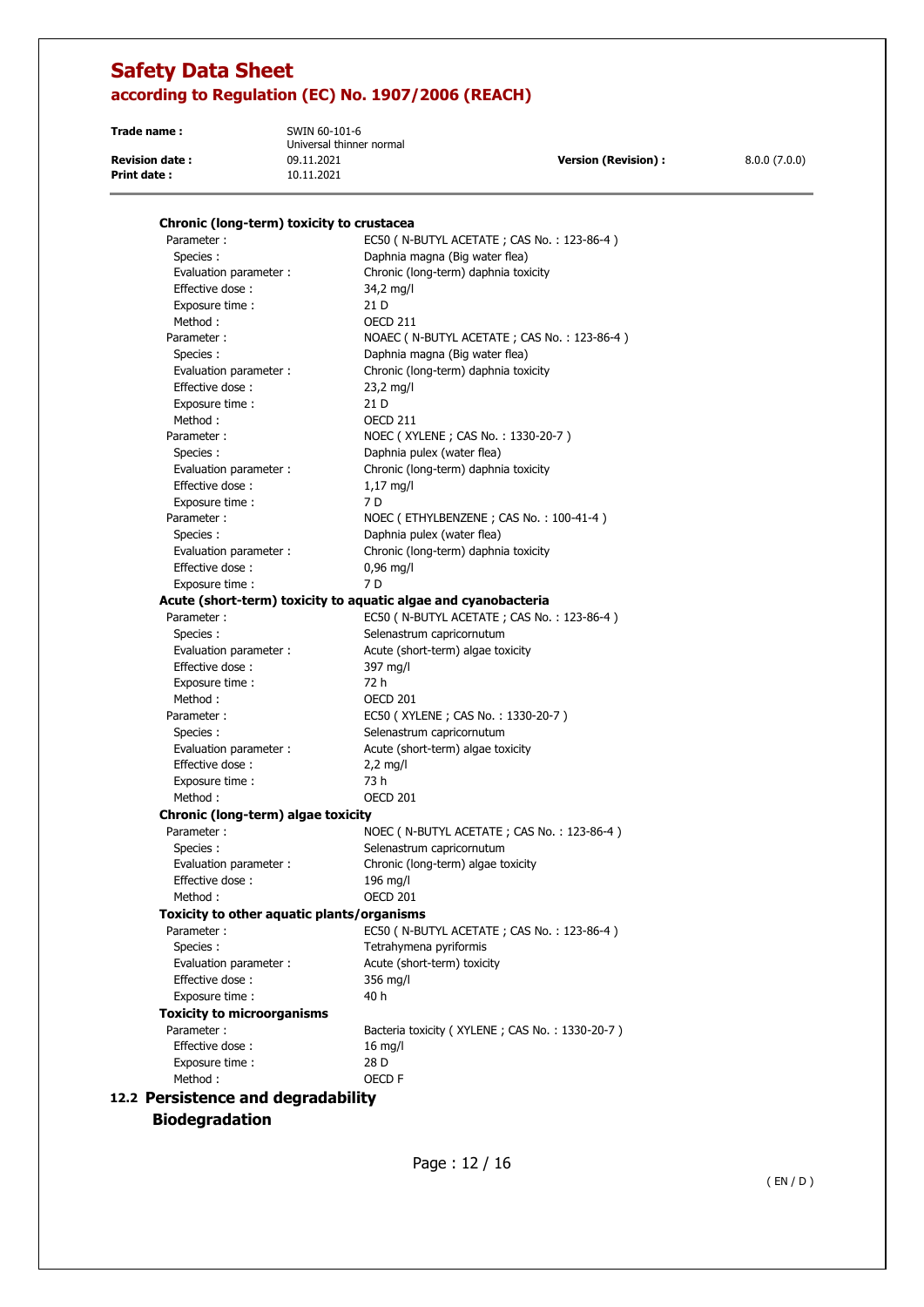**Trade name :** SWIN 60-101-6 Universal thinner normal **Revision date :** 09.11.2021 **Version (Revision) :** 8.0.0 (7.0.0) **Print date :**  $10.11.2021$ 

| Parameter:             | Biodegradation ( N-BUTYL ACETATE ; CAS No.: 123-86-4 ) |
|------------------------|--------------------------------------------------------|
| Inoculum:              | Biodegradation                                         |
| Degradation rate:      | 83 %                                                   |
| Test duration:         | 28 D                                                   |
| Evaluation:            | Readily biodegradable (according to OECD criteria).    |
| Parameter:             | BOD (% of ThOD) (N-BUTYL ACETATE; CAS No.: 123-86-4)   |
| Inoculum :             | Degree of elimination                                  |
| Evaluation parameter : | Aerobic                                                |
| Degradation rate:      | 80%                                                    |
| Test duration:         | 5 D                                                    |
| Evaluation:            | Readily biodegradable (according to OECD criteria).    |
| Method:                | OECD 301D                                              |
| Parameter:             | Biodegradation (XYLENE; CAS No.: 1330-20-7)            |
| Inoculum :             | Biodegradation                                         |
| Degradation rate:      | 90%                                                    |
| Test duration:         | 28 D                                                   |
| Evaluation:            | Readily biodegradable (according to OECD criteria).    |
| Method:                | OECD 301F                                              |
| Parameter:             | Biodegradation (ETHYLBENZENE; CAS No.: 100-41-4)       |
| Inoculum:              | Biodegradation                                         |
| Degradation rate:      | 90%                                                    |
| Test duration:         | 28 D                                                   |
| Evaluation:            | Readily biodegradable (according to OECD criteria).    |
| Method:                | OECD 301F                                              |
|                        |                                                        |

### **12.3 Bioaccumulative potential**

No information available.

### **12.4 Mobility in soil**

No information available.

### **12.5 Results of PBT and vPvB assessment**

The substances in the mixture do not meet the PBT/vPvB criteria according to REACH, annex XIII.

### **12.6 Other adverse effects**

No information available.

### **SECTION 13: Disposal considerations**

#### **13.1 Waste treatment methods**

Dispose according to legislation. The allocation of waste identity numbers/waste descriptions must be carried out according to the EEC, specific to the industry and process. Contaminated packages must be completely emptied and can be re-used following proper cleaning. Packing which cannot be properly cleaned must be disposed of.

### **SECTION 14: Transport information**

### **14.1 UN number**

UN 1263

### **14.2 UN proper shipping name**

**Land transport (ADR/RID)**  PAINT RELATED MATERIAL **Sea transport (IMDG)**  PAINT RELATED MATERIAL **Air transport (ICAO-TI / IATA-DGR)**  PAINT RELATED MATERIAL

### **14.3 Transport hazard class(es)**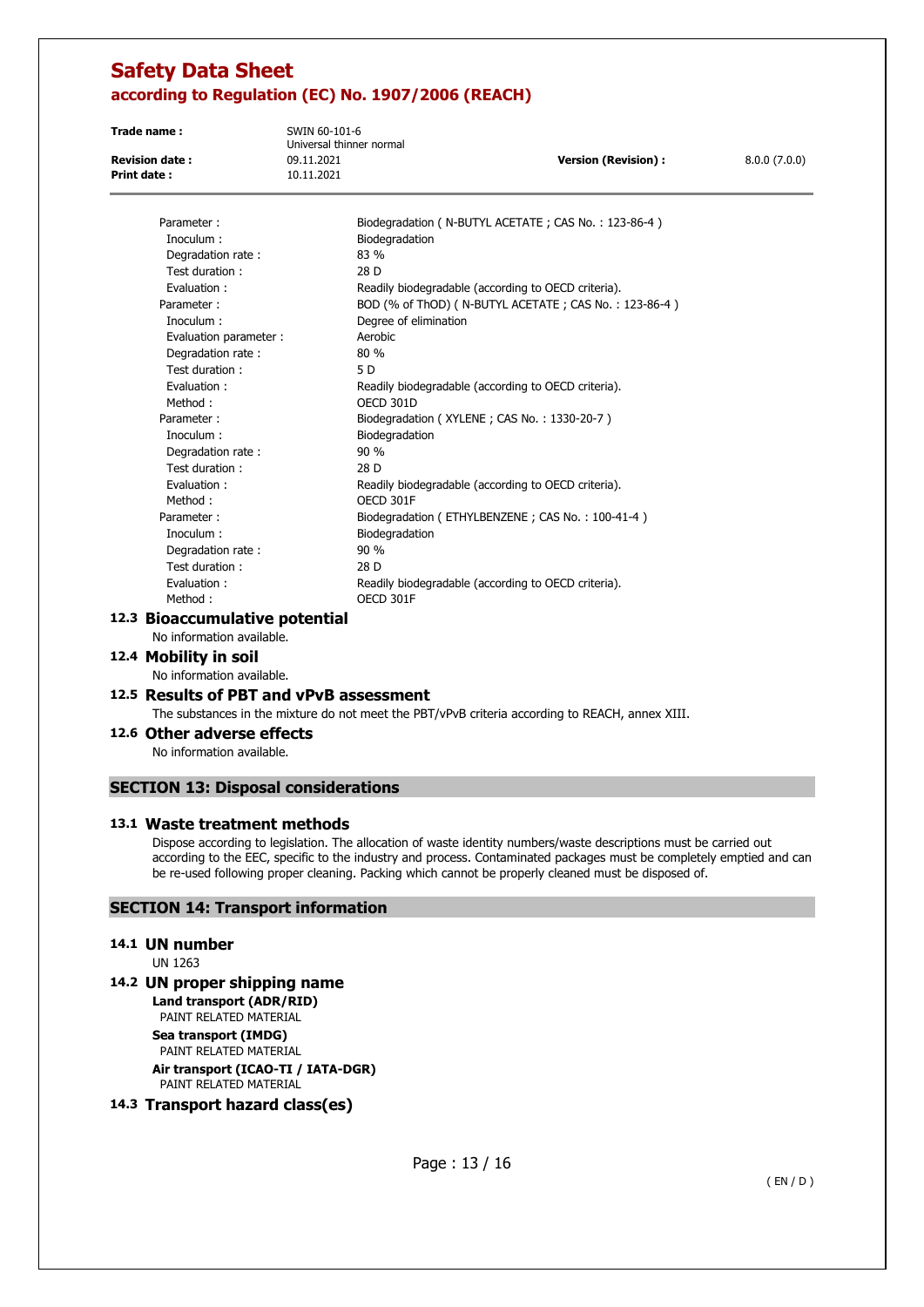| Trade name:           | SWIN 60-101-6<br>Universal thinner normal |                      |              |
|-----------------------|-------------------------------------------|----------------------|--------------|
| <b>Revision date:</b> | 09.11.2021                                | Version (Revision) : | 8.0.0(7.0.0) |
| Print date :          | 10.11.2021                                |                      |              |

| Land transport (ADR/RID)                                    |                                                                         |
|-------------------------------------------------------------|-------------------------------------------------------------------------|
| Class(es):                                                  | 3                                                                       |
| <b>Classification code:</b>                                 | F <sub>1</sub>                                                          |
| <b>Hazard identification number (Kemler</b><br>No.) :       | 30                                                                      |
| <b>Tunnel restriction code:</b>                             | D/E                                                                     |
| <b>Special provisions:</b>                                  | $LO$ 5 $\cdot$ E 1                                                      |
| Hazard label(s):                                            | 3                                                                       |
| Sea transport (IMDG)                                        |                                                                         |
| Class(es):                                                  | 3                                                                       |
| EmS-No.:                                                    | $F-E / S-E$                                                             |
| <b>Special provisions:</b>                                  | $LO$ 5 $\cdot$ E 1                                                      |
| Hazard label(s):                                            | 3                                                                       |
| Air transport (ICAO-TI / IATA-DGR)                          |                                                                         |
| Class(es):                                                  | 3                                                                       |
| <b>Special provisions:</b>                                  | F <sub>1</sub>                                                          |
| Hazard label(s):                                            | 3                                                                       |
| 14.4 Packing group                                          |                                                                         |
| ΠT                                                          |                                                                         |
| 14.5 Environmental hazards<br>Land transport (ADR/RID) : No |                                                                         |
| Sea transport (IMDG) : No                                   |                                                                         |
| Air transport (ICAO-TI / IATA-DGR) : No                     |                                                                         |
| 14.6 Special precautions for user<br>None                   |                                                                         |
|                                                             | 14.7 Transport in bulk according to Annex II of Marpol and the IBC Code |

not applicable

### **SECTION 15: Regulatory information**

# **15.1 Safety, health and environmental regulations/legislation specific for the substance or mixture**

### **EU legislation Authorisations and/or restrictions on use Restrictions on use**  Use restriction according to REACH annex XVII, no. : 3, 30, 40 **Other regulations (EU) Restrictions of use in accordance with regulation (ЕС) 2019/1148 on the marketing and use of explosives precursors**  None **Labelling for contents according to regulation (EC) No. 648/2004**  aromatic hydrocarbons 15 - < 30 % **National regulations Restrictions of occupation**  Observe employment restrictions under the Maternity Protection Directive (92/85/EEC) for expectant or nursing mothers. Observe restrictions to employment for juvenils according to the 'juvenile work protection guideline' (94/33/EC). **Technische Anleitung Luft (TA-Luft)**  Weight fraction (Number 5.2.5. I) :  $< 5$  % **Water hazard class (WGK)**  Classification according to AwSV - Class : 2 (Obviously hazardous to water)

### **15.2 Chemical safety assessment**

Page : 14 / 16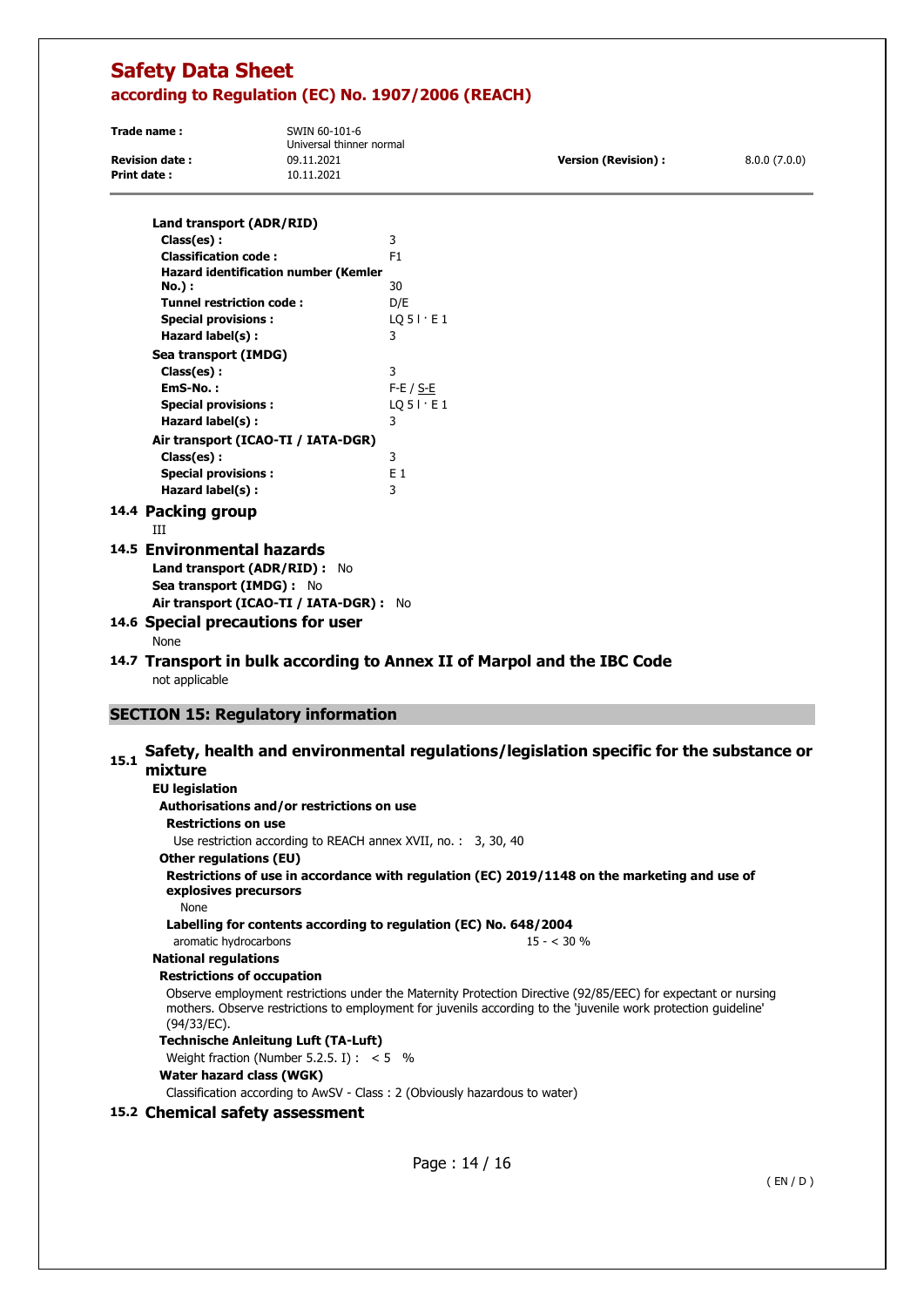| Trade name:           | SWIN 60-101-6<br>Universal thinner normal |                            |              |
|-----------------------|-------------------------------------------|----------------------------|--------------|
| <b>Revision date:</b> | 09.11.2021                                | <b>Version (Revision):</b> | 8.0.0(7.0.0) |
| Print date:           | 10.11.2021                                |                            |              |

For this substance / mixture a chemical safety assessment has not been carried out.

### **SECTION 16: Other information**

#### **16.1 Indication of changes**

03. Hazardous ingredients · 08. Occupational exposure limit values

#### **16.2 Abbreviations and acronyms**

- ADR = Accord européen relatif au transport international des marchandises Dangereuses par Route
- AGW = Occupational Exposure Limits
- ATE = Acute Toxicity Estimates
- AwSV = Ordinance on facilities for the handling of substances hazardous to water
- DMEL = Derived Minimal Effect Levels
- DNEL = Derived No Effect Level
- ECx = effective concentration
- $H(8.1)$  = skin resorptive / risk of skin absorption
- IATA = International Air Transport Association
- ICAO = International Civil Aviation Organization
- IMDG = International Maritime Code for Dangerous Goods
- $LCx/LDx/LLx = Lethal Concentration/Dose/Loading for x % of a population of test organisms$
- MARPOL = International Convention for the Prevention of Marine Pollution from Ships
- NOAEC/NOAEL = No Observed Adverse Effect Concentration/Level
- NOEC/NOEL = No Observed Effect Concentration/Level
- OECD = Organisation for Economic Co-operation and Development
- PBT = Persistent, bioaccumulative and toxic
- PNEC = Predicted No Effect Concentration
- RID = Règlement concernant le transport international ferroviaire des marchandises dangereuses
- RCP = reciprocal calculation procedure
- $S(a/h/ah)$  (8.1) = risk of sensitisation (of the respiratory tract/of the skin/of the respiratory tract and the skin)
- SVHC = Substances of Very high Concern
- STEL = Short-Time-Exposure Limit
- TRGS = Technical rules for hazardous substances
- TWA = Time Weighted Average
- VOC = volatile organic compounds
- $vPvB$  = very persistent and very bioaccumulative
- VwVwS = Administrative regulation of substances hazardous to water

WGK = water hazard class acc. ordinance on facilities for handling substances that are hazardous to water (AwSV) Y (8.1) = No risk of fetal damage will have to be feared, if the occupational exposure limit values (AGW) and the biological limit values (BGW) are observed.

Z (8.1) = The risk of fetal damage must be feared, even if the occupational exposure limit values (AGW) and the biological limit values (BGW) are observed.

### **16.3 Key literature references and sources for data**

#### **None**

### **16.4 Classification for mixtures and used evaluation method according to regulation (EC) No 1272/2008 [CLP]**

The classification for health hazards, physicochemical hazards and environmental hazards were derived from a combination of calculation methods and, if available, test data.

#### **16.5 Relevant H- and EUH-phrases (Number and full text)**

- H225 Highly flammable liquid and vapour.
- H226 Flammable liquid and vapour.
- H304 May be fatal if swallowed and enters airways.
- H312 Harmful in contact with skin.
- H315 Causes skin irritation.
- H319 Causes serious eye irritation.
- H332 Harmful if inhaled.
- H335 May cause respiratory irritation.
- H336 May cause drowsiness or dizziness.